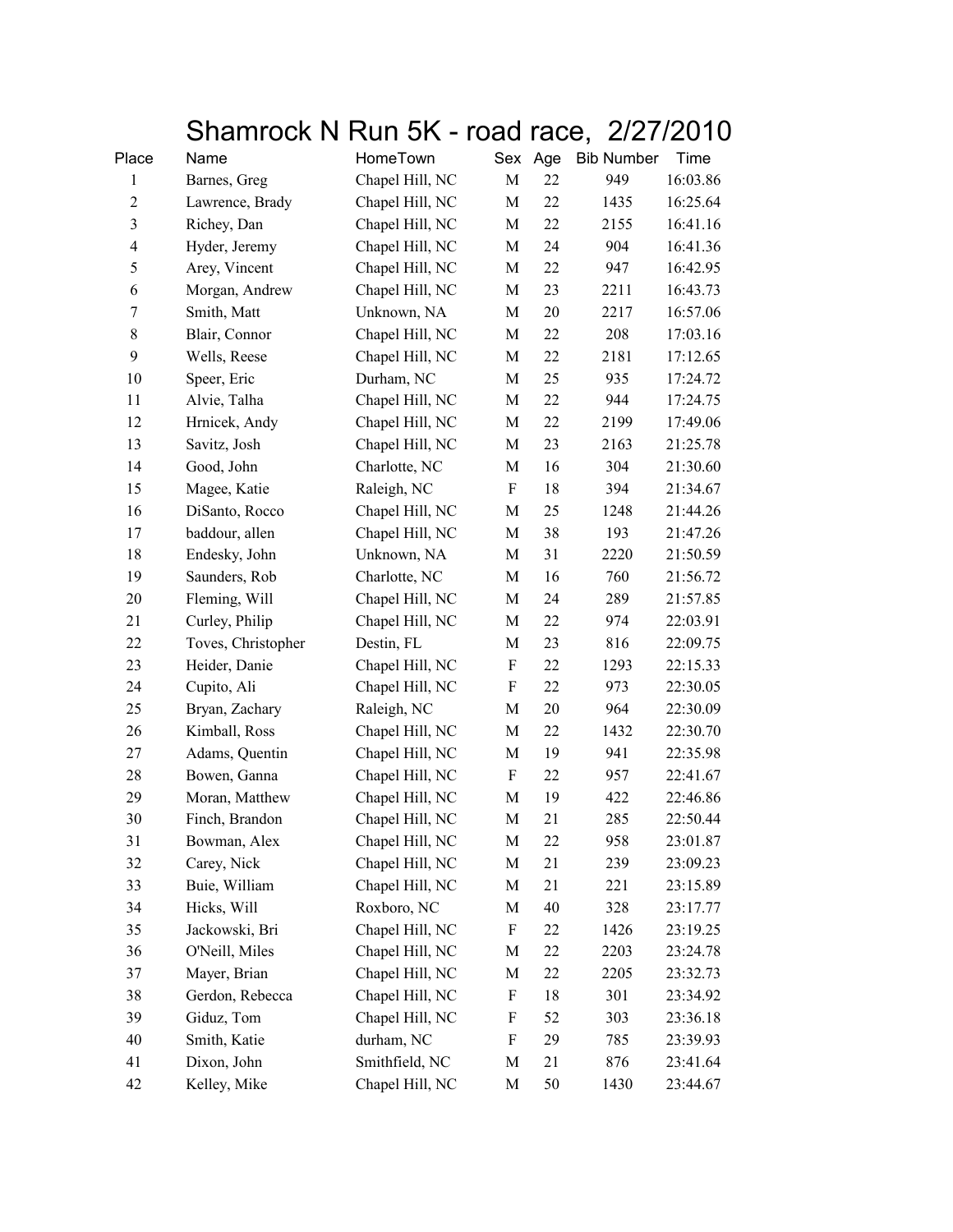| 43 | Forero, Julian       | Wellington, FL    | M           | 20 | 292  | 23:47.66 |
|----|----------------------|-------------------|-------------|----|------|----------|
| 44 | Hofmann, Heather     | Chapel Hill, NC   | F           | 22 | 1298 | 23:48.35 |
| 45 | Ochs, Laura          | Chapel Hill, NC   | F           | 22 | 2145 | 23:53.42 |
| 46 | McCrory, Chris       | Charlotte, NC     | M           | 23 | 2132 | 24:07.86 |
| 47 | Good, Michael        | Charlotte, NC     | M           | 14 | 2209 | 24:09.73 |
| 48 | Arble, Zach          | Chapel Hill, NC   | M           | 35 | 187  | 24:17.20 |
| 49 | Miller, Walter       | durham, NC        | M           | 30 | 419  | 24:18.49 |
| 50 | Hammer, Scott        | Greensboro, NC    | M           | 19 | 315  | 24:19.89 |
| 51 | McKee, Erin          | Durham, NC        | F           | 24 | 2226 | 24:21.46 |
| 52 | Ferruzzi, Drake      | Raleigh, NC       | M           | 22 | 1251 | 24:23.58 |
| 53 | Hunold, Kaite        | Chapel Hill, NC   | F           | 22 | 1299 | 24:25.67 |
| 54 | Ross, Lindsay        | Chapel Hill, NC   | F           | 22 | 2161 | 24:29.00 |
| 55 | Mezzatesta, Isabella | Chapel Hill, NC   | F           | 13 | 413  | 24:30.15 |
| 56 | Wheeler, Nick        | raleigh, NC       | M           | 27 | 938  | 24:31.30 |
| 57 | Baker, Katherine     | durham, NC        | F           | 27 | 195  | 24:37.77 |
| 58 | Hart, Sarah          | Chapel Hill, NC   | F           | 18 | 323  | 24:40.76 |
| 59 | Mumma, Kyle          | Durham, NC        | M           | 19 | 425  | 24:41.31 |
| 60 | Noyes, Lawson        | Mebane, NC        | M           | 68 | 444  | 24:41.52 |
| 61 | Dilweg, Jamie        | Chapel Hill, NC   | F           | 43 | 2212 | 24:51.60 |
| 62 | Rouse, Mark          | Raleigh, NC       | M           | 19 | 928  | 24:54.26 |
| 63 | Sherrill, Thomas     | Chapel Hill, NC   | M           | 20 | 778  | 24:56.45 |
| 64 | Saad, Mohammad       | cary, NC          | $\mathbf M$ | 19 | 755  | 24:58.84 |
| 65 | Meyer, Will          | raleigh, NC       | M           | 19 | 2140 | 25:02.88 |
| 66 | Bishop, Paul         | Unknown, NA       | M           | 50 | 866  | 25:10.04 |
| 67 | Ingersoll, Grant     | Pittsboro, NC     | M           | 36 | 343  | 25:10.65 |
| 68 | Saunders, Timothy    | Charlotte, NC     | M           | 54 | 761  | 25:12.09 |
| 69 | Green, Dylan         | Chapel Hill, NC   | M           | 19 | 311  | 25:13.72 |
| 70 | Sutton, Katherine    | Winston-Salem, NC | F           | 18 | 805  | 25:14.50 |
| 71 | Langdon, Rob         | Unknown, NA       | M           | 22 | 2238 | 25:17.14 |
| 72 | Stern, Thomas        | durham, NC        | M           | 18 | 936  | 25:18.57 |
| 73 | Kearns, Justin       | Raleigh, NC       | M           | 26 | 2222 | 25:30.63 |
| 74 | Young, Kelly         | Chapel Hill, NC   | F           | 20 | 2188 | 25:31.09 |
| 75 | Haac, Jillian        | Chapel Hill, NC   | F           | 25 | 1253 | 25:33.78 |
| 76 | Mangano, Dino        | Chapel Hill, NC   | F           | 21 | 395  | 25:34.94 |
| 77 | Harris, Timothy      | Greensboro, NC    | M           | 55 | 892  | 25:36.14 |
| 78 | Norris, Jeff         | Winston-Salem, NC | M           | 48 | 442  | 25:38.43 |
| 79 | Deschenes, Thomas    | Unknown, NA       | M           | 23 | 1247 | 25:42.69 |
| 80 | Brantham, Jeremy     | raleigh, NC       | M           | 31 | 872  | 25:44.39 |
| 81 | Markey, Benjamin     | Chapel Hill, NC   | M           | 20 | 398  | 25:45.85 |
| 82 | Kuuskoski, Alexander | Chapel Hill, NC   | M           | 23 | 369  | 25:48.10 |
| 83 | Hensley, Timothy     | Durham, NC        | M           | 33 | 1295 | 25:54.51 |
| 84 | Baddor, helen        | Chapel Hill, NC   | U           | 21 | 2239 | 25:55.89 |
| 85 | Lafferty, Catherine  | Chapel Hill, NC   | F           | 26 | 907  | 25:59.11 |
| 86 | Foster, Ali          | Chapel Hill, NC   | F           | 25 | 880  | 26:01.63 |
| 87 | Schwartz, Andrew     | Matthews, NC      | M           | 22 | 767  | 26:07.17 |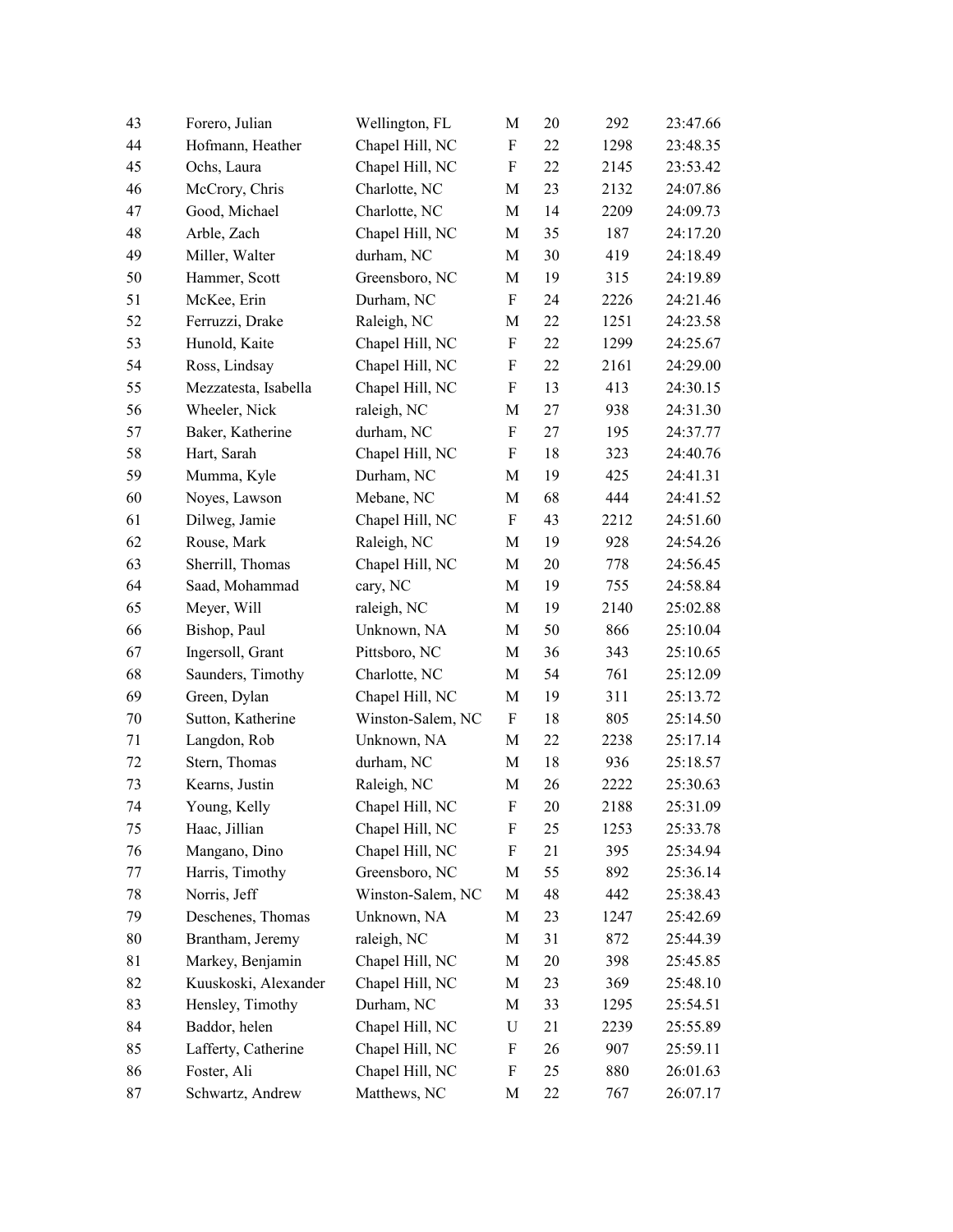| 88  | Goodwin-Brown, Hannah Carroboro, NC |                   | F           | 24 | 305  | 26:10.75 |
|-----|-------------------------------------|-------------------|-------------|----|------|----------|
| 89  | Edens, Tracie                       | Durham, SD        | F           | 30 | 274  | 26:11.56 |
| 90  | Sullivan, Lauren                    | Chapel Hill, NC   | F           | 22 | 2170 | 26:12.48 |
| 91  | Denuo, Brett                        | Chapel Hill, NC   | M           | 24 | 269  | 26:14.43 |
| 92  | Minton, Ward                        | Chapel Hill, NC   | M           | 21 | 420  | 26:17.99 |
| 93  | Steddum, Chris                      | Chapel Hill, NC   | M           | 21 | 2210 | 26:18.88 |
| 94  | Reid, Robert                        | Chapel Hill, NC   | М           | 23 | 491  | 26:21.62 |
| 95  | Ziglar, Megan                       | Chapel Hill, NC   | F           | 43 | 855  | 26:22.73 |
| 96  | Padykula, David                     | Mooresville, NC   | M           | 20 | 920  | 26:25.38 |
| 97  | clark, morgan                       | Winston-Salem, NC | F           | 22 | 966  | 26:26.23 |
| 98  | Bodi, Caroline                      | winston salem, NC | F           | 20 | 956  | 26:26.96 |
| 99  | Bravo, Clark                        | Chapel Hill, NC   | M           | 19 | 959  | 26:27.17 |
| 100 | Okutani, Ryuichi                    | Wilmington, NC    | M           | 20 | 446  | 26:32.95 |
| 101 | Snyder, Patrick                     | Chapel Hill, NC   | M           | 18 | 934  | 26:33.00 |
| 102 | McEachran, Mary Parke               | Chapel Hill, NC   | F           | 19 | 408  | 26:35.98 |
| 103 | Sheldon, Angela                     | Summerfield, NC   | F           | 33 | 776  | 26:38.60 |
| 104 | Kenemer, Trey                       | Matthews, NC      | M           | 23 | 1431 | 26:39.78 |
| 105 | dent, jenny                         | lake forest, IL   | F           | 19 | 1246 | 26:40.52 |
| 106 | Wurzelmann, Mary                    | Chapel Hill, NC   | F           | 18 | 2191 | 26:40.84 |
| 107 | Kayye, Gary                         | Chapel Hill, NC   | M           | 44 | 356  | 26:41.60 |
| 108 | Schwartz, Thomas                    | Matthews, NC      | M           | 48 | 770  | 26:42.76 |
| 109 | Harris, Jordan                      | Chapel Hill, NC   | M           | 22 | 321  | 26:43.74 |
| 110 | Ziglar, Will                        | Chapel Hill, NC   | M           | 46 | 857  | 26:44.51 |
| 111 | O'Hare, Isaac                       | Chapel Hill, NC   | М           | 25 | 2143 | 26:49.72 |
| 112 | ROBBINS, MARY                       | Durham, NC        | F           | 25 | 496  | 26:53.50 |
| 113 | Chase, Rhea                         | durham, NC        | F           | 30 | 245  | 26:55.68 |
| 114 | Medlin, Keith                       | Cary, NC          | M           | 48 | 2136 | 26:56.70 |
| 115 | Keating, Elizabeth                  | Charlotte, NC     | F           | 53 | 906  | 27:00.29 |
| 116 | Wright, Jaclyn                      | Chapel Hill, NC   | F           | 18 | 846  | 27:01.25 |
| 117 | Reed, Ruth                          | Chapel Hill, NC   | F           | 18 | 2152 | 27:04.11 |
| 118 | Cook, Bill                          | Chapel Hill, NC   | M           | 20 | 2208 | 27:04.26 |
| 119 | Speizer, Simone                     | Chapel Hill, NC   | F           | 11 | 2231 | 27:08.07 |
| 120 | Yates, Andrew                       | Chapel Hill, NC   | $\mathbf U$ | 44 | 2232 | 27:08.50 |
| 121 | Eves, Ryan                          | Raleigh, NC       | M           | 26 | 279  | 27:09.28 |
| 122 | Webb, Deryal                        | Chapel Hill, NC   | М           | 24 | 2179 | 27:09.95 |
| 123 | Arrington, Mignon                   | Chapel Hill, NC   | F           | 24 | 188  | 27:10.39 |
| 124 | Hardee, Jamieson                    | Greenville, NC    | F           | 22 | 317  | 27:10.47 |
| 125 | Bergemann, Nicole                   | Greensboro, NC    | F           | 39 | 953  | 27:12.88 |
| 126 | Chesser, Susan                      | Durham, NC        | F           | 47 | 246  | 27:13.95 |
| 127 | Schwartz, Joey                      | Matthews, NC      | M           | 16 | 768  | 27:18.22 |
| 128 | Feingold, Steven                    | Raleigh, NC       | M           | 22 | 284  | 27:20.51 |
| 129 | Strickler, Nate                     | Unknown, NA       | М           | 25 | 2169 | 27:22.12 |
| 130 | VanVliet, Michelle                  | Chapel Hill, NC   | F           | 18 | 2192 | 27:24.46 |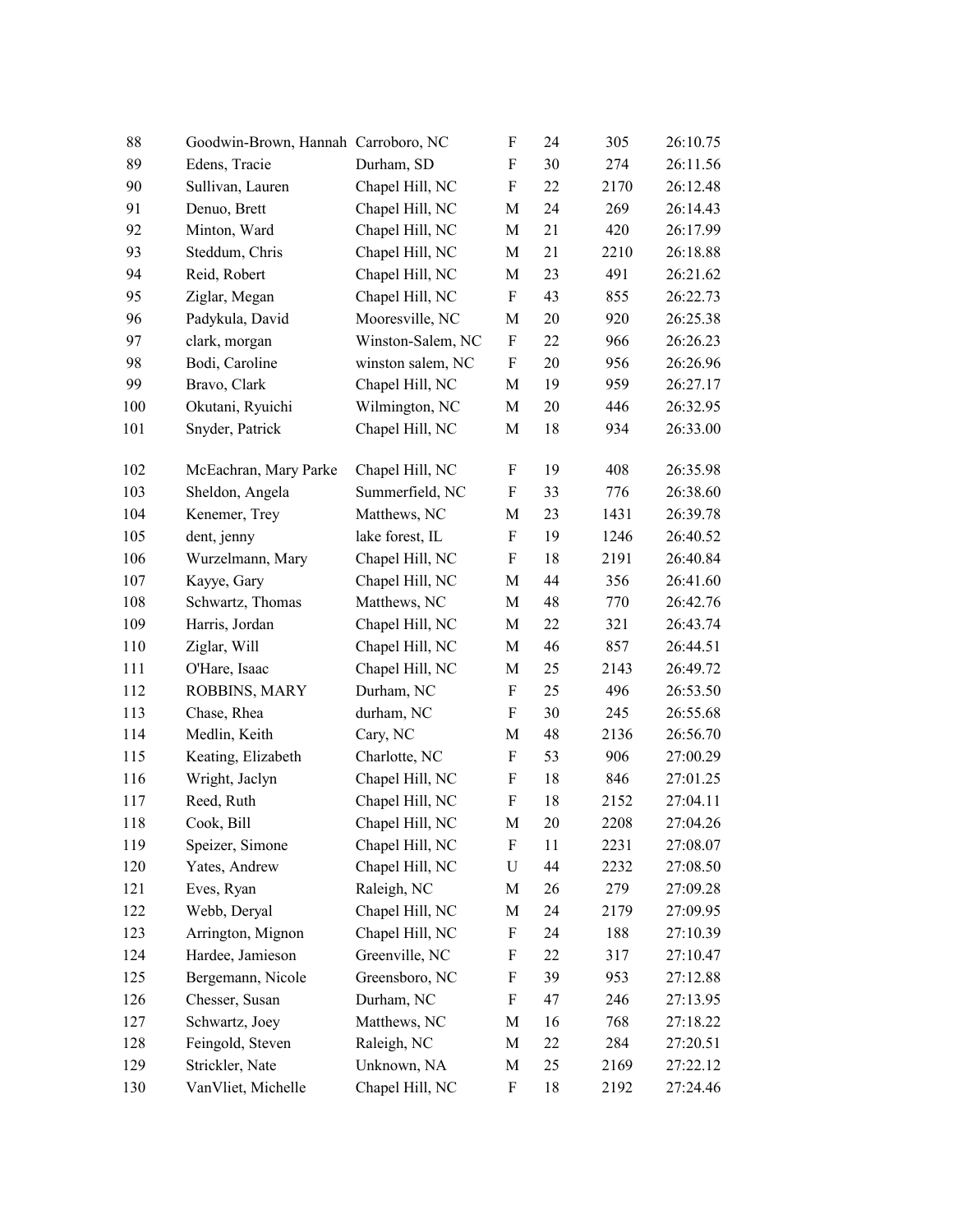| 131 | Bauk, Steve           | Chapel Hill, NC | M                         | 21 | 2193 | 27:26.56 |
|-----|-----------------------|-----------------|---------------------------|----|------|----------|
| 132 | Ross, Mary            | raleigh, NC     | F                         | 18 | 753  | 27:31.76 |
| 133 | Briggs, Dustin        | Unknown, NA     | М                         | 25 | 961  | 27:34.06 |
| 134 | Keating, Kathleen     | Charlotte, NC   | F                         | 23 | 358  | 27:34.48 |
| 135 | van Beuningen, John   | Chapel Hill, NC | М                         | 18 | 820  | 27:34.54 |
| 136 | Adams, Colleen        | Chapel Hill, NC | F                         | 25 | 940  | 27:34.82 |
| 137 | Preyer, Joanie        | Chapel Hill, NC | F                         | 45 | 2151 | 27:35.91 |
| 138 | Anderson, Mark        | Durham, NC      | M                         | 46 | 184  | 27:38.08 |
| 139 | Trout, Nathan         | raleigh, NC     | M                         | 28 | 819  | 27:38.75 |
| 140 | Hensley, Dianne       | Durham, NC      | F                         | 31 | 1294 | 27:39.81 |
| 141 | Habegger, Leigh       | Unknown, NA     | F                         | 26 | 891  | 27:40.90 |
| 142 | Sadri, Mariamme       | Greensboro, NC  | F                         | 19 | 756  | 27:41.47 |
| 143 | Russell, Brian        | Raleigh, NC     | М                         | 51 | 929  | 27:41.69 |
| 144 | Aument, Michelle      | Wake Forest, NC | F                         | 26 | 863  | 27:44.36 |
| 145 | Lock, Jennifer        | Morrisville, NC | F                         | 31 | 382  | 27:48.05 |
| 146 | Everett, Charlie      | Durham, NC      | М                         | 27 | 878  | 27:48.47 |
| 147 | Hicks, Michelle       | Chapel Hill, NC | F                         | 19 | 2194 | 27:50.08 |
| 148 | Walker, Katie         | Chapel Hill, NC | F                         | 19 | 2189 | 27:51.22 |
| 149 | Grinder, Teresa       | Cary, NC        | F                         | 53 | 313  | 27:56.82 |
| 150 | Bost, Phillip         | Durham, NC      | М                         | 27 | 2225 | 27:58.04 |
| 151 | Byrnes, Timothy       | Cary, NC        | М                         | 44 | 233  | 27:59.13 |
| 152 | Lilly, Laura          | Chapel Hill, NC | F                         | 21 | 909  | 28:00.52 |
| 153 | Carson, Chris         | durham, NC      | M                         | 22 | 241  | 28:02.31 |
| 154 | Woolwine, Stephanie   | Chapel Hill, NC | F                         | 19 | 844  | 28:02.92 |
| 155 | Stimmel, Aurleigh     | Clemmons, NC    | F                         | 18 | 800  | 28:06.71 |
| 156 | Stephenson, Elizabeth | Chapel Hill, NC | F                         | 18 | 796  | 28:08.79 |
| 157 | Riddle, Mary Pat      | Chapel Hill, NC | $\boldsymbol{\mathrm{F}}$ | 22 | 493  | 28:09.06 |
| 158 | Windle, Bethany       | Chapel Hill, NC | F                         | 31 | 2185 | 28:10.93 |
| 159 | Wallace, Bob          | durham, NC      | М                         | 53 | 2175 | 28:12.28 |
| 160 | COTHRAN, ANDREW       | Raleigh, NC     | М                         | 30 | 968  | 28:12.49 |
| 161 | Warmbold, Kristin     | Chapel Hill, NC | F                         | 21 | 830  | 28:13.29 |
| 162 | Spain, Shannon        | Chapel Hill, NC | M                         | 24 | 2167 | 28:13.77 |
| 163 | Williams, Andrew      | Unknown, NA     | М                         | 23 | 2184 | 28:14.04 |
| 164 | Van Ark, Gwen         | Chapel Hill, NC | F                         | 46 | 2174 | 28:17.25 |
| 165 | Wang, Alice           | Chapel Hill, NC | F                         | 21 | 829  | 28:18.21 |
| 166 | Young, Brooke         | durham, NC      | F                         | 30 | 852  | 28:19.19 |
| 167 | Walker, Elizabeth     | Chapel Hill, NC | F                         | 22 | 826  | 28:20.06 |
| 168 | love, erv             | Raleigh, NC     | M                         | 65 | 910  | 28:20.37 |
| 169 | Hill, Matthew         | Raleigh, NC     | M                         | 32 | 329  | 28:20.77 |
| 170 | Edgecomb, Robert      | Chapel Hill, NC | M                         | 32 | 877  | 28:21.58 |
| 171 | Hunter, Travis        | Raleigh, NC     | M                         | 28 | 338  | 28:21.66 |
| 172 | Xanders, George       | Washington, DC  | М                         | 24 | 847  | 28:25.90 |
| 173 | Prasnikar, Christina  | Cary, NC        | F                         | 23 | 482  | 28:28.16 |
| 174 | Harrison, Grant       | Chapel Hill, NC | М                         | 19 | 1292 | 28:28.53 |
| 175 | Rao, Sarada           | Chapel Hill, NC | F                         | 25 | 490  | 28:28.65 |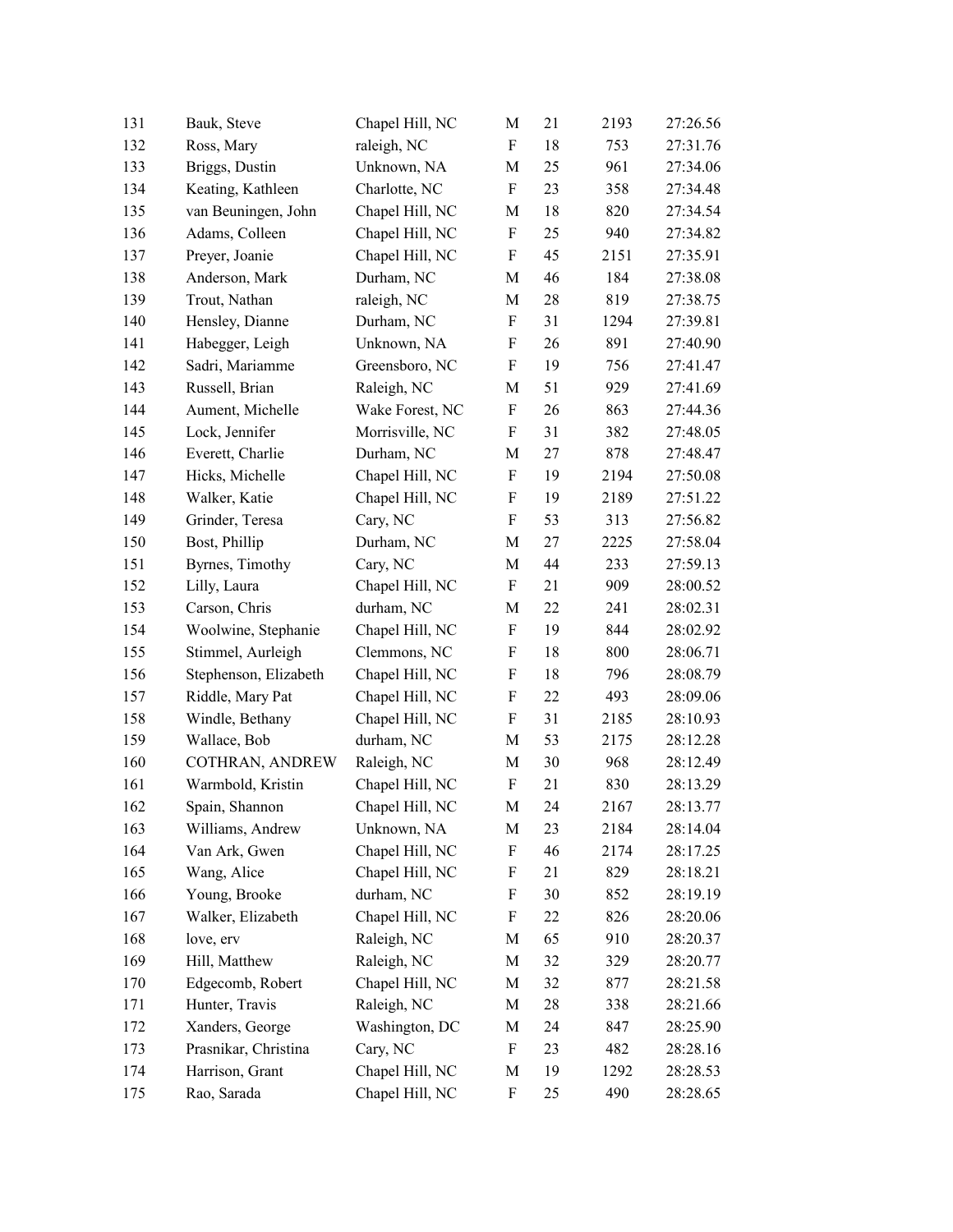| 176 | Flandreau, Michelle | Unknown, NA      | F | 21 | 2224 | 28:29.20 |
|-----|---------------------|------------------|---|----|------|----------|
| 177 | Hughes, Rebekah     | Chapel Hill, NC  | F | 25 | 903  | 28:30.31 |
| 178 | Lucas, Emily        | Chapel Hill, NC  | F | 19 | 387  | 28:31.40 |
| 179 | Cunningham, Katie   | Chapel Hill, NC  | F | 19 | 258  | 28:33.07 |
| 180 | Vysocka, Mike       | Raleigh, NC      | M | 24 | 824  | 28:33.63 |
| 181 | Eudailey, Joshua    | Durham, NC       | M | 27 | 278  | 28:36.04 |
| 182 | Leonhardt, Tyson    | Stanley, NC      | M | 19 | 378  | 28:41.89 |
| 183 | Nolan, Sarah        | Cary, NC         | F | 20 | 440  | 28:42.29 |
| 184 | Galloway, David     | Chapel Hill, NC  | M | 25 | 883  | 28:42.81 |
| 185 | Benton, David       | Raleigh, NC      | M | 23 | 951  | 28:43.29 |
| 186 | Schossow, Clay      | Chapel Hill, NC  | M | 24 | 765  | 28:44.94 |
| 187 | Esinhart, Tiffany   | Chapel Hill, NC  | F | 19 | 2196 | 28:45.42 |
| 188 | Esinhart, Hali      | Chapel Hill, NC  | F | 21 | 277  | 28:45.75 |
| 189 | Hogue, Susan        | Chapel Hill, NC  | F | 45 | 331  | 28:47.57 |
| 190 | Flores, Leslee Kay  | jamestown, NC    | F | 20 | 290  | 28:49.82 |
| 191 | Brown, Liz          | Raleigh, NC      | F | 29 | 219  | 28:50.33 |
| 192 | Farris, Leah        | Raleigh, NC      | F | 23 | 283  | 28:52.04 |
| 193 | Lockwood, Bradley   | Chapel Hill, NC  | M | 23 | 383  | 28:53.27 |
| 194 | Hawes, Eric         | Indian Trail, NC | M | 29 | 894  | 28:54.03 |
| 195 | Hawes, Chris        | Indian Trail, NC | M | 26 | 893  | 28:54.33 |
| 196 | Pointer, Ivy        | Chapel Hill, NC  | F | 31 | 2150 | 28:55.12 |
| 197 | Sease, Chris        | Carroboro, NC    | M | 24 | 774  | 28:56.06 |
| 198 | Merwin, Molly       | Chapel Hill, NC  | F | 19 | 2202 | 28:57.55 |
| 199 | Noonan, Emily       | Chapel Hill, NC  | F | 20 | 2228 | 28:58.68 |
| 200 | Bazemore, Meredith  | Chapel Hill, NC  | F | 34 | 2195 | 28:58.88 |
| 201 | Lowe, Jessie        | Greensboro, NC   | F | 19 | 1438 | 28:59.14 |
| 202 | Holcomb, Julia      | Elkin, NC        | F | 19 | 332  | 28:59.17 |
| 203 | Wardwell, Jeff      | Washington, DC   | M | 26 | 2176 | 29:05.22 |
| 204 | Benton, Mary Hunter | Chapel Hill, NC  | F | 18 | 952  | 29:05.46 |
| 205 | Wheeler, Jason      | raleigh, NC      | M | 28 | 836  | 29:06.97 |
| 206 | Hanner, Seth        | Raleigh, NC      | M | 24 | 1256 | 29:07.04 |
| 207 | Painting, Brian     | Chapel Hill, NC  | M | 28 | 2148 | 29:08.21 |
| 208 | Graybeal, Tyler     | Morrisville, NC  | M | 21 | 310  | 29:09.55 |
| 209 | Anthony, Don        | Durham, NC       | M | 47 | 946  | 29:09.77 |
| 210 | Popham, Daniel      | Apex, NC         | M | 38 | 473  | 29:10.19 |
| 211 | Atchison, Greg      | Chapel Hill, NC  | M | 54 | 862  | 29:11.03 |
| 212 | Paulson, Katie      | Cary, NC         | F | 24 | 457  | 29:13.22 |
| 213 | Martin, Jeremy      | Mebane, NC       | M | 30 | 403  | 29:14.74 |
| 214 | Mauldin, Elizabeth  | Hickory, NC      | F | 21 | 1442 | 29:15.48 |
| 215 | Pickett, Larry      | Chapel Hill, NC  | M | 52 | 468  | 29:16.60 |
| 216 | Sykes, Grace        | durham, NC       | F | 19 | 807  | 29:22.04 |
| 217 | Cambron, Taylor     | Durham, NC       | M | 25 | 236  | 29:23.57 |
| 218 | Willcox, Bill       | Chapel Hill, NC  | U | 52 | 2229 | 29:23.57 |
| 219 | Badalamenti, Laura  | Washington, DC   | F | 23 | 191  | 29:25.42 |
| 220 | Wales, Kelly        | Unknown, NA      | F | 31 | 2214 | 29:25.96 |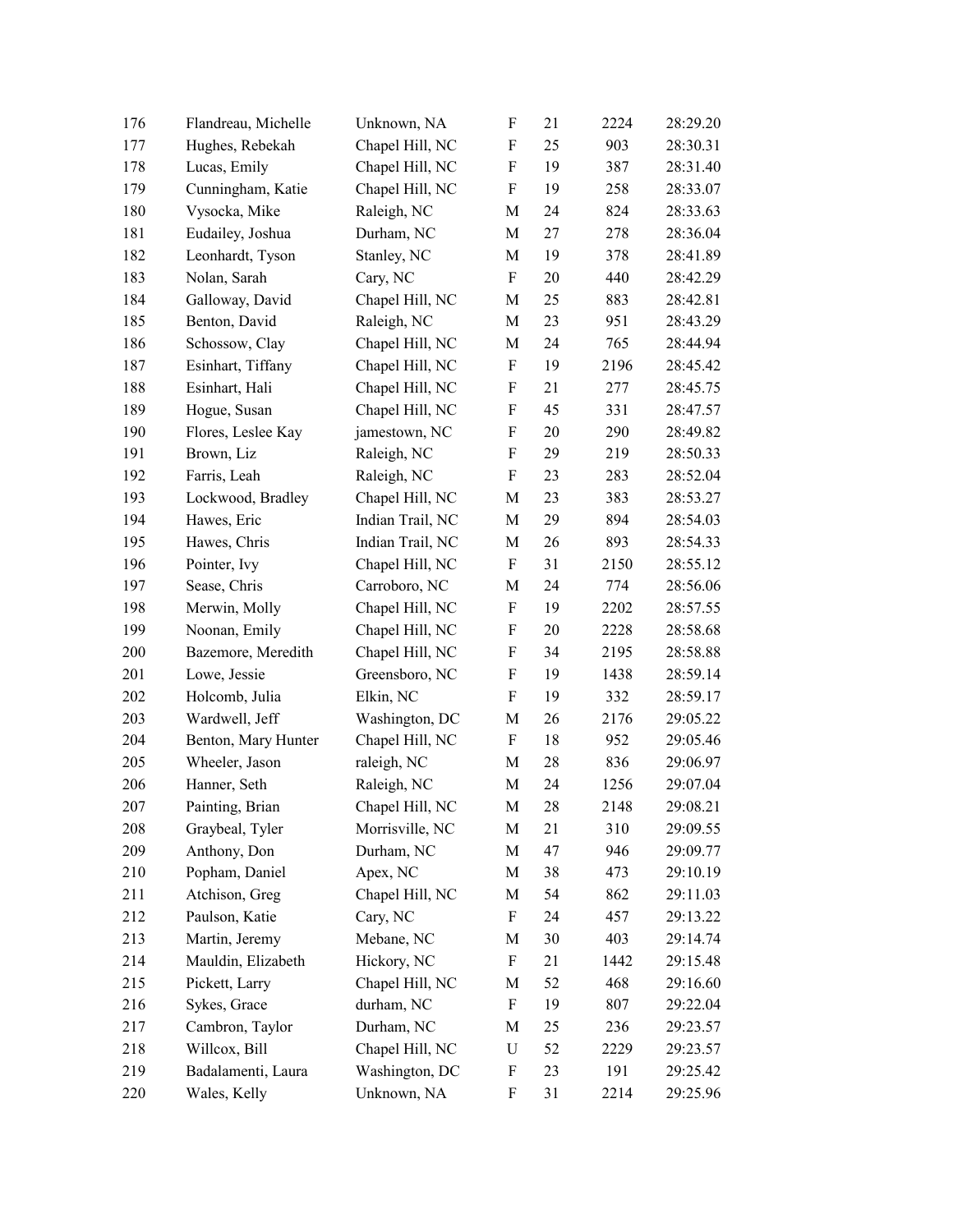| 221 | Wood, Ashley        | Chapel Hill, NC   | F | 24 | 2187 | 29:26.21 |
|-----|---------------------|-------------------|---|----|------|----------|
| 222 | Egan, Chris         | Durham, NC        | М | 44 | 275  | 29:28.50 |
| 223 | Graham, Pete        | Chapel Hill, NC   | М | 21 | 888  | 29:28.95 |
| 224 | Donovan, Cindy      | Chapel Hill, NC   | F | 33 | 2207 | 29:34.96 |
| 225 | Allen, George       | Raleigh, NC       | M | 48 | 177  | 29:35.26 |
| 226 | Crume, Richard      | Chapel Hill, NC   | M | 57 | 971  | 29:37.41 |
| 227 | Dickson, Hearon     | Raleigh, NC       | M | 47 | 270  | 29:38.65 |
| 228 | McCaskill, Paul     | Chapel Hill, NC   | M | 21 | 2213 | 29:38.98 |
| 229 | Niver, Kim          | Chapel Hill, NC   | F | 20 | 438  | 29:39.37 |
| 230 | Allen, Mary         | Raleigh, NC       | F | 18 | 178  | 29:43.69 |
| 231 | Henson, David       | Durham, NC        | M | 47 | 327  | 29:45.25 |
| 232 | Walker, Nathan      | Charlotte, NC     | М | 16 | 827  | 29:46.59 |
| 233 | Alley, Kim          | Burlington, NC    | F | 31 | 179  | 29:46.98 |
| 234 | Curnes, Laurie      | Greensboro, NC    | F | 25 | 873  | 29:47.35 |
| 235 | Beaudot, Duane      | Morrisville, NC   | M | 29 | 199  | 29:48.51 |
| 236 | Walters, Robert     | Hickory, NC       | M | 52 | 828  | 29:48.83 |
| 237 | Thriveni, Thomas    | Chapel Hill, NC   | M | 21 | 813  | 29:50.45 |
| 238 | Chapman, Chris      | Raleigh, NC       | М | 24 | 244  | 29:51.60 |
| 239 | Price, Marion       | Raleigh, NC       | F | 19 | 485  | 29:52.40 |
| 240 | Hester, Tom         | Raleigh, NC       | M | 52 | 2235 | 29:53.35 |
| 241 | DeMaria, Megan      | Chapel Hill, NC   | F | 20 | 1244 | 29:54.98 |
| 242 | Travers, Lawson     | Chapel Hill, NC   | F | 42 | 817  | 29:55.61 |
| 243 | Spotz, Nathan       | Morrisville, NC   | M | 32 | 792  | 29:56.37 |
| 244 | Travers, Steve      | Chapel Hill, NC   | М | 46 | 818  | 29:56.54 |
| 245 | Mann, Susie         | Burlington, NC    | F | 19 | 396  | 29:56.74 |
| 246 | Peterson, Christina | Hillsborough, NC  | F | 41 | 921  | 29:57.51 |
| 247 | Mavrogordato, Chris | Chapel Hill, NC   | М | 24 | 405  | 29:59.07 |
| 248 | bittle, kelsie      | Frederick, MD     | F | 19 | 954  | 30:00.63 |
| 249 | mebride, cheryle    | winston salem, NC | F | 21 | 1444 | 30:01.41 |
| 250 | Starsoneck, Leslie  | Raleigh, NC       | F | 48 | 794  | 30:02.85 |
| 251 | Dent, Anthony       | Chapel Hill, NC   | M | 19 | 1245 | 30:04.01 |
| 252 | Bolling, Morgan     | Chapel Hill, NC   | F | 19 | 2197 | 30:04.21 |
| 253 | Mangalea, Mike      | Chapel Hill, NC   | M | 22 | 2204 | 30:04.97 |
| 254 | Clemmons, Glen      | Summerfield, NC   | М | 22 | 967  | 30:06.09 |
| 255 | Stuart, Meredith    | Charlotte, NC     | F | 18 | 804  | 30:06.55 |
| 256 | Doucutte, Catlin    | Chapel Hill, NC   | M | 19 | 2237 | 30:10.86 |
| 257 | Wall, Julia         | Chapel Hill, NC   | F | 18 | 2190 | 30:13.04 |
| 258 | Uthe, CJ            | Greensboro, NC    | M | 23 | 2173 | 30:15.29 |
| 259 | McMillan, Worth     | Raleigh, NC       | М | 17 | 2135 | 30:16.15 |
| 260 | Ziesemer, Amanda    | Winston-Salem, NC | F | 18 | 853  | 30:16.58 |
| 261 | Beasley, Ann Archer | Raleigh, NC       | F | 15 | 950  | 30:17.58 |
| 262 | McMillan, Lee Anna  | Raleigh, NC       | F | 15 | 2134 | 30:17.94 |
| 263 | Badalamenti, Lisa   | Raleigh, NC       | F | 21 | 192  | 30:22.62 |
| 264 | Graybeal, Joel      | Morrisville, NC   | M | 50 | 309  | 30:24.06 |
| 265 | Jarvis, Elizabeth   | Chapel Hill, NC   | F | 23 | 346  | 30:24.95 |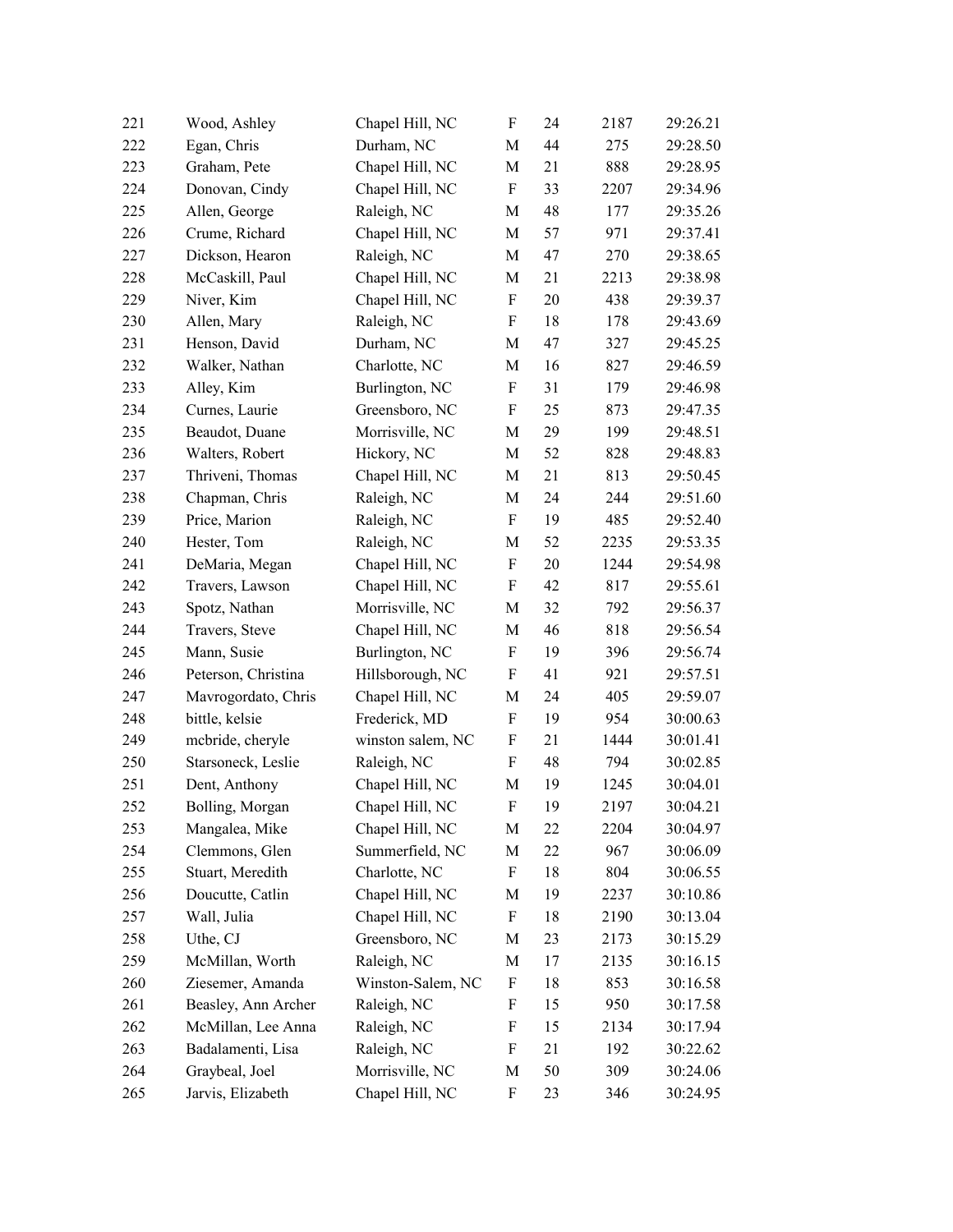| 266 | Leach, Carey                             | Durham, NC        | F                         | 37 | 373  | 30:26.00 |
|-----|------------------------------------------|-------------------|---------------------------|----|------|----------|
| 267 | FitzSimons, Rachel                       | Hillsborough, NC  | $\boldsymbol{\mathrm{F}}$ | 24 | 287  | 30:30.77 |
| 268 | White, Elisabeth                         | Olin, NC          | F                         | 26 | 837  | 30:30.80 |
| 269 | Weathersbee, Ellen                       | Charlotte, NC     | F                         | 22 | 2178 | 30:31.50 |
| 270 | Fagan, Isabelle                          | Chapel Hill, NC   | $\boldsymbol{\mathrm{F}}$ | 20 | 282  | 30:33.48 |
| 271 | Knight, Kelly                            | Chapel Hill, NC   | $\boldsymbol{\mathrm{F}}$ | 20 | 2198 | 30:36.19 |
| 272 | Huynh, Monique                           | Charleston, SC    | $\boldsymbol{\mathrm{F}}$ | 23 | 342  | 30:38.45 |
| 273 | Touloupas, Katie                         | Chapel Hill, NC   | $\boldsymbol{\mathrm{F}}$ | 25 | 815  | 30:38.85 |
| 274 | Bauman, John                             | Chapel Hill, NC   | M                         | 27 | 198  | 30:42.50 |
| 275 | Patel, Deven                             | Chapel Hill, NC   | M                         | 25 | 2149 | 30:43.65 |
| 276 | sneider, stacey                          | Morrisville, NC   | F                         | 28 | 787  | 30:47.56 |
| 277 | Worthy, Sophie                           | Chapel Hill, NC   | F                         | 12 | 845  | 30:58.52 |
| 278 | Davila-Ruiz, Gabriel                     | Durham, NC        | M                         | 24 | 264  | 30:59.09 |
| 279 | Kirschke-Schwartz, HeleneChapel Hill, NC |                   | F                         | 18 | 364  | 30:59.81 |
| 280 | Ballard, Melissa                         | Wilmington, NC    | $\boldsymbol{\mathrm{F}}$ | 18 | 197  | 30:59.90 |
| 281 | Reynolds, Ryan                           | Winston-Salem, NC | M                         | 27 | 492  | 31:00.68 |
| 282 | Ozmeral, Katherine                       | Chapel Hill, NC   | F                         | 21 | 448  | 31:01.59 |
| 283 | Logan, Kathryn                           | Chapel Hill, NC   | F                         | 37 | 2227 | 31:09.40 |
| 284 | Furze, Matthew                           | Pittsboro, NC     | M                         | 36 | 295  | 31:10.18 |
| 285 | Johnston, Kathryn                        | Chapel Hill, NC   | F                         | 19 | 905  | 31:13.97 |
| 286 | Phillips, Benjamin                       | Chapel Hill, NC   | M                         | 22 | 467  | 31:14.64 |
| 287 | Rives, Don                               | Chapel Hill, NC   | M                         | 49 | 495  | 31:24.27 |
| 288 | Rives, Allie                             | Chapel Hill, NC   | F                         | 13 | 494  | 31:24.33 |
| 289 | Bihlmeyer, Jennifer                      | Raleigh, NC       | F                         | 25 | 204  | 31:24.83 |
| 290 | Tyndall, Diane                           | Chapel Hill, NC   | $\boldsymbol{\mathrm{F}}$ | 24 | 2171 | 31:29.21 |
| 291 | Sandwith, Michael                        | Chapel Hill, NC   | M                         | 22 | 930  | 31:29.46 |
| 292 | Morrissey, Megan                         | Chapel Hill, NC   | F                         | 22 | 917  | 31:34.76 |
| 293 | Stewart, Katherine                       | Carroboro, NC     | $\boldsymbol{\mathrm{F}}$ | 25 | 798  | 31:39.49 |
| 294 | LeCroy, Caitlin                          | Chapel Hill, NC   | F                         | 24 | 376  | 31:40.47 |
| 295 | Modderno, Alexa                          | Unknown, NA       | F                         | 55 | 2141 | 31:46.02 |
| 296 | Petro, Ann                               | Raleigh, NC       | $\mathbf F$               | 57 | 466  | 31:53.45 |
| 297 | Martin, Andrea                           | Mebane, NC        | F                         | 30 | 399  | 31:58.98 |
| 298 | meyer, Ashley                            | winston salem, NC | F                         | 20 | 2139 | 32:01.14 |
| 299 | Powell, Coburn                           | Whiteville, NC    | М                         | 49 | 475  | 32:05.48 |
| 300 | Jones, Brooke                            | Kinston, NC       | F                         | 23 | 349  | 32:06.44 |
| 301 | chang, paul                              | raleigh, NC       | M                         | 36 | 243  | 32:07.60 |
| 302 | Fiandreau, Melissa                       | Unknown, NA       | F                         | 18 | 2223 | 32:09.00 |
| 303 | Walters, Julia                           | Unknown, NA       | F                         | 40 | 2216 | 32:10.72 |
| 304 | Gerhard, Chelsea                         | Chapel Hill, NC   | F                         | 20 | 885  | 32:12.17 |
| 305 | Francis, Aaron                           | Chapel Hill, NC   | M                         | 21 | 881  | 32:12.49 |
| 306 | Anderson, Brooke                         | Raleigh, NC       | F                         | 11 | 182  | 32:16.35 |
| 307 | Fuller, Sara                             | Durham, NC        | F                         | 23 | 294  | 32:17.56 |
| 308 | Morris, Blake                            | Charlotte, NC     | M                         | 30 | 915  | 32:24.79 |
| 309 | Busby, Wendy                             | Cary, NC          | F                         | 53 | 228  | 32:27.17 |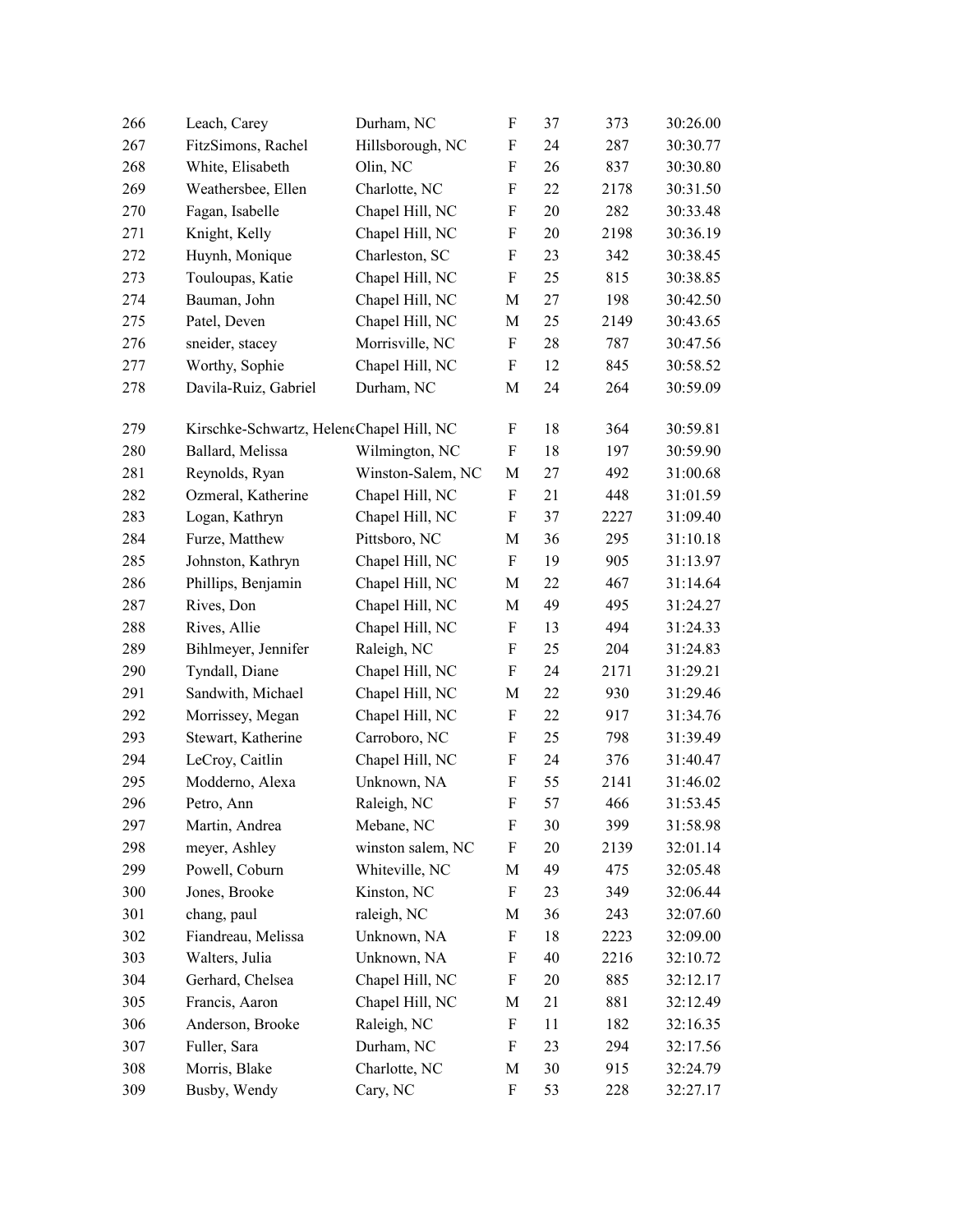| 310 | Honeycutt, Melody                         | Charlotte, NC     | F                         | 49 | 333  | 32:32.81 |
|-----|-------------------------------------------|-------------------|---------------------------|----|------|----------|
| 311 | Tesh, Theresa                             | Raleigh, NC       | F                         | 59 | 811  | 32:35.83 |
| 312 | Daves, Meredith                           | cary, NC          | F                         | 18 | 262  | 32:36.24 |
| 313 | Theken, Andrew                            | Durham, NC        | М                         | 28 | 2221 | 32:39.50 |
| 314 | Knight, Allison                           | Raleigh, NC       | F                         | 20 | 365  | 32:43.34 |
| 315 | Gard, Alisha                              | Carroboro, NC     | F                         | 22 | 298  | 32:47.11 |
| 316 | Hubbard, Rebecca                          | Bahama, NC        | F                         | 44 | 334  | 32:53.30 |
| 317 | Powers, Bill                              | Chapel Hill, NC   | $\mathbf U$               | 75 | 2236 | 32:55.14 |
| 318 | Fagan, Carolyn                            | Reidsville, NC    | F                         | 19 | 281  | 32:56.57 |
| 319 | Milam, Blair                              | Chapel Hill, NC   | F                         | 26 | 913  | 32:57.73 |
| 320 | Norris, Mary                              | Winston-Salem, NC | F                         | 45 | 443  | 32:58.49 |
| 321 | Munden, Alexandra                         | Kitty Hawk, NC    | F                         | 19 | 426  | 33:02.59 |
| 322 | Miller, Mary                              | Hillsborough, NC  | F                         | 20 | 914  | 33:13.50 |
| 323 | Hickes, Amber                             | Mebane, NC        | F                         | 26 | 1296 | 33:15.04 |
| 324 | Glish, Mary                               | Chapel Hill, NC   | F                         | 56 | 886  | 33:18.11 |
| 325 | Wertley-Rotenberry, Julia Chapel Hill, NC |                   | F                         | 38 | 2206 | 33:21.51 |
| 326 | Boyles, Julie                             | Apex, NC          | $\boldsymbol{\mathrm{F}}$ | 17 | 870  | 33:23.94 |
| 327 | Danilowicz, Jennifer                      | Mebane, NC        | F                         | 31 | 261  | 33:30.39 |
| 328 | Flanagan, Margo                           | Bahama, NC        | F                         | 39 | 288  | 33:33.52 |
| 329 | Everett, Meredith                         | Durham, NC        | F                         | 27 | 879  | 33:33.53 |
| 330 | Harper, Holly                             | Sparta, NC        | F                         | 19 | 320  | 33:35.31 |
| 331 | Davis, Sarah                              | Unknown, NA       | F                         | 31 | 875  | 33:41.92 |
| 332 | Hiersteiner, Sophie                       | Winston-Salem, NC | $\boldsymbol{\mathrm{F}}$ | 10 | 899  | 34:03.33 |
| 333 | Hiersteiner, Rob                          | Winston-Salem, NC | M                         | 46 | 898  | 34:03.60 |
| 334 | O'Malley, Shannon                         | Chapel Hill, NC   | F                         | 19 | 2144 | 34:11.97 |
| 335 | metkowski, Meagan                         | Chapel Hill, NC   | F                         | 19 | 2200 | 34:11.98 |
| 336 | Wolfe, Kelly                              | Greensboro, NC    | $\boldsymbol{\mathrm{F}}$ | 24 | 2186 | 34:11.99 |
| 337 | Read, Emily                               | Unknown, NA       | F                         | 59 | 923  | 34:13.39 |
| 338 | Couch, Andrew                             | High Point, NC    | M                         | 13 | 970  | 34:17.59 |
| 339 | White, Michael                            | Chapel Hill, NC   | М                         | 26 | 2182 | 34:18.98 |
| 340 | Clark, Deborah                            | Winston-Salem, NC | $\boldsymbol{\mathrm{F}}$ | 54 | 252  | 34:19.66 |
| 341 | Morris, Lora                              | Charlotte, NC     | F                         | 30 | 916  | 34:23.86 |
| 342 | Armstrong, Charles                        | Holly Springs, NC | M                         | 39 | 948  | 34:34.67 |
| 343 | Roggenbuck, Sharon                        | Hillsborough, NC  | F                         | 71 | 2215 | 34:39.69 |
| 344 | O'Bryan, Elizabeth                        | Chapel Hill, NC   | F                         | 25 | 445  | 35:04.80 |
| 345 | McGinnis, Jennifer                        | Carroboro, NC     | F                         | 26 | 2133 | 35:05.06 |
| 346 | Martin, Darcie                            | Chapel Hill, NC   | F                         | 25 | 400  | 35:12.36 |
| 347 | Beecroft, Amber                           | Atlanta, GA       | F                         | 28 | 200  | 35:12.41 |
| 348 | Mendes, Karen                             | Chapel Hill, NC   | F                         | 40 | 410  | 35:18.94 |
| 349 | Willis, Jillian                           | Washington, DC    | F                         | 25 | 840  | 35:21.80 |
| 350 | Ziglar, W                                 | Chapel Hill, NC   | M                         | 12 | 856  | 35:22.22 |
| 351 | Maddux, Tiffany                           | raleigh, NC       | F                         | 28 | 392  | 35:23.93 |
| 352 | Wilson, Sarah                             | Asheboro, NC      | F                         | 29 | 841  | 35:24.77 |
| 353 | Kott, Rhonda                              | Chapel Hill, NC   | F                         | 45 | 368  | 35:25.33 |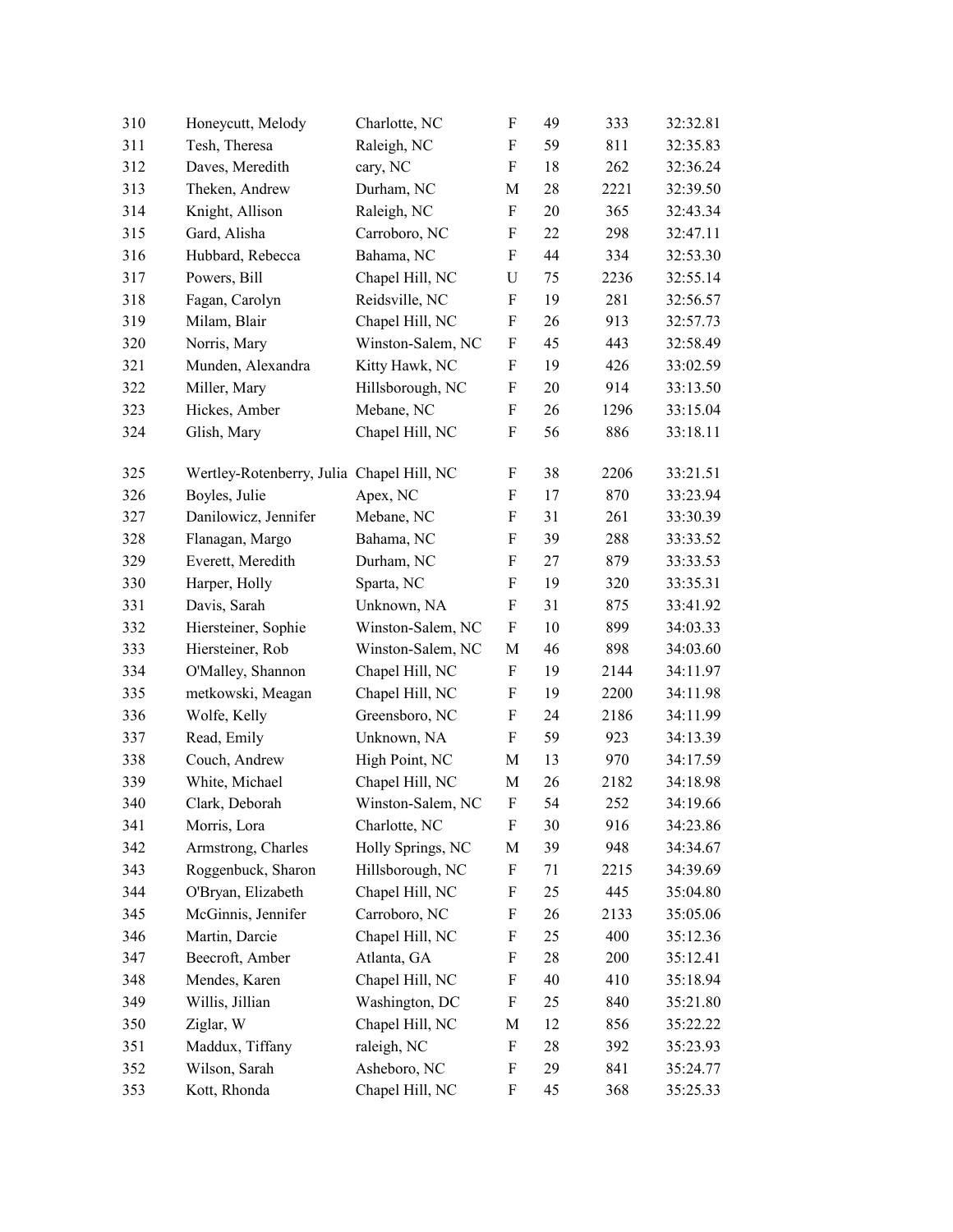| 354 | Cilento, Lisa         | raleigh, NC       | $\boldsymbol{\mathrm{F}}$ | 30 | 251  | 35:29.17 |
|-----|-----------------------|-------------------|---------------------------|----|------|----------|
| 355 | Revak, Pam            | Raleigh, NC       | F                         | 23 | 2154 | 35:31.82 |
| 356 | Sir, Anna             | Nashville, TN     | F                         | 43 | 784  | 35:34.26 |
| 357 | COTHRAN, VALERIE      | Raleigh, NC       | F                         | 27 | 969  | 35:40.89 |
| 358 | Ziglar, Halsey        | Chapel Hill, NC   | $\boldsymbol{\mathrm{F}}$ | 9  | 854  | 35:44.56 |
| 359 | Norris, Caroline      | Winston-Salem, NC | $\boldsymbol{\mathrm{F}}$ | 19 | 441  | 35:47.94 |
| 360 | Spitz, Kathleen       | Chapel Hill, NC   | F                         | 53 | 791  | 35:52.96 |
| 361 | Schettino, Fran       | Greensboro, NC    | F                         | 19 | 762  | 35:56.30 |
| 362 | Demshur, Sally        | raleigh, NC       | F                         | 32 | 268  | 36:13.58 |
| 363 | Gane, Steve           | Hickory, NC       | М                         | 57 | 297  | 36:26.52 |
| 364 | Branch, Ann           | Cary, NC          | F                         | 50 | 214  | 36:33.19 |
| 365 | Branch, Katie         | Cary, NC          | F                         | 22 | 216  | 36:33.31 |
| 366 | Sculati, Jean         | Raleigh, NC       | $\boldsymbol{\mathrm{F}}$ | 54 | 773  | 36:33.38 |
| 367 | Gray, Elizabeth       | Mebane, NC        | F                         | 32 | 889  | 36:47.66 |
| 368 | Danilowicz, Cara      | Burlington, NC    | F                         | 21 | 260  | 36:54.83 |
| 369 | Deans, Carolyn        | Morrisville, NC   | $\boldsymbol{\mathrm{F}}$ | 29 | 266  | 36:57.77 |
| 370 | Kayye, Olivia         | Chapel Hill, NC   | $\boldsymbol{\mathrm{F}}$ | 9  | 357  | 37:19.78 |
| 371 | Cohen, Susan          | Durham, NC        | F                         | 29 | 253  | 37:23.30 |
| 372 | Currier, Taylor       | Charlotte, NC     | F                         | 19 | 259  | 37:41.26 |
| 373 | Marsland, Emily       | raleigh, NC       | $\boldsymbol{\mathrm{F}}$ | 22 | 1440 | 37:45.20 |
| 374 | Lawrence, Richard     | High Point, NC    | М                         | 21 | 1436 | 37:45.33 |
| 375 | Hunter, Carey         | Raleigh, NC       | М                         | 48 | 1424 | 37:57.19 |
| 376 | burt, emily catherine | raleigh, NC       | F                         | 30 | 223  | 38:01.20 |
| 377 | Pope, Kathryn         | Efland, NC        | F                         | 30 | 472  | 38:01.76 |
| 378 | Hiersteiner, Allison  | Winston-Salem, NC | F                         | 8  | 896  | 38:30.60 |
| 379 | Hiersteiner, Jan      | Winston-Salem, NC | F                         | 46 | 897  | 38:32.78 |
| 380 | Perry, Elizabeth      | Winston-Salem, NC | $\boldsymbol{\mathrm{F}}$ | 19 | 458  | 38:39.66 |
| 381 | Guard, Corrine        | Chapel Hill, NC   | $\boldsymbol{\mathrm{F}}$ | 22 | 890  | 38:40.09 |
| 382 | Ross, Amanda          | Chapel Hill, NC   | F                         | 18 | 927  | 38:40.35 |
| 383 | Velten, Sarah         | Chapel Hill, NC   | F                         | 19 | 822  | 38:41.00 |
| 384 | VanBlon, Russell      | Unknown, NA       | M                         | 31 | 2218 | 38:55.31 |
| 385 | Long, Leslie          | Mebane, NC        | F                         | 32 | 386  | 39:00.49 |
| 386 | Snow, Jamie           | Raleigh, NC       | F                         | 23 | 789  | 39:04.25 |
| 387 | Snow, Jennifer        | Raleigh, NC       | F                         | 25 | 790  | 39:04.41 |
| 388 | Patterson, Sara       | Charlotte, NC     | F                         | 24 | 456  | 39:15.01 |
| 389 | Sheets, Katie         | Clayton, NC       | F                         | 24 | 775  | 39:15.07 |
| 390 | Stewart, Shelley      | Durham, NC        | F                         | 27 | 799  | 39:21.01 |
| 391 | King, Sallie          | Chapel Hill, NC   | F                         | 23 | 1433 | 40:02.47 |
| 392 | Shealy, Maggie        | Chapel Hill, NC   | F                         | 12 | 2165 | 40:16.58 |
| 393 | Mack, Kathryn         | Greensboro, NC    | F                         | 56 | 390  | 40:18.41 |
| 394 | Knox, Chandler        | Raleigh, NC       | M                         | 20 | 366  | 40:32.07 |
| 395 | Myrick, Thomas        | Chapel Hill, NC   | M                         | 20 | 435  | 40:50.26 |
| 396 | Brown, Hannah         | Charlotte, NC     | F                         | 20 | 218  | 41:11.01 |
| 397 | shepard, victoria     | Charlotte, NC     | F                         | 20 | 777  | 41:11.02 |
| 398 | Yakopec, Ashley       | raleigh, NC       | F                         | 22 | 849  | 41:11.08 |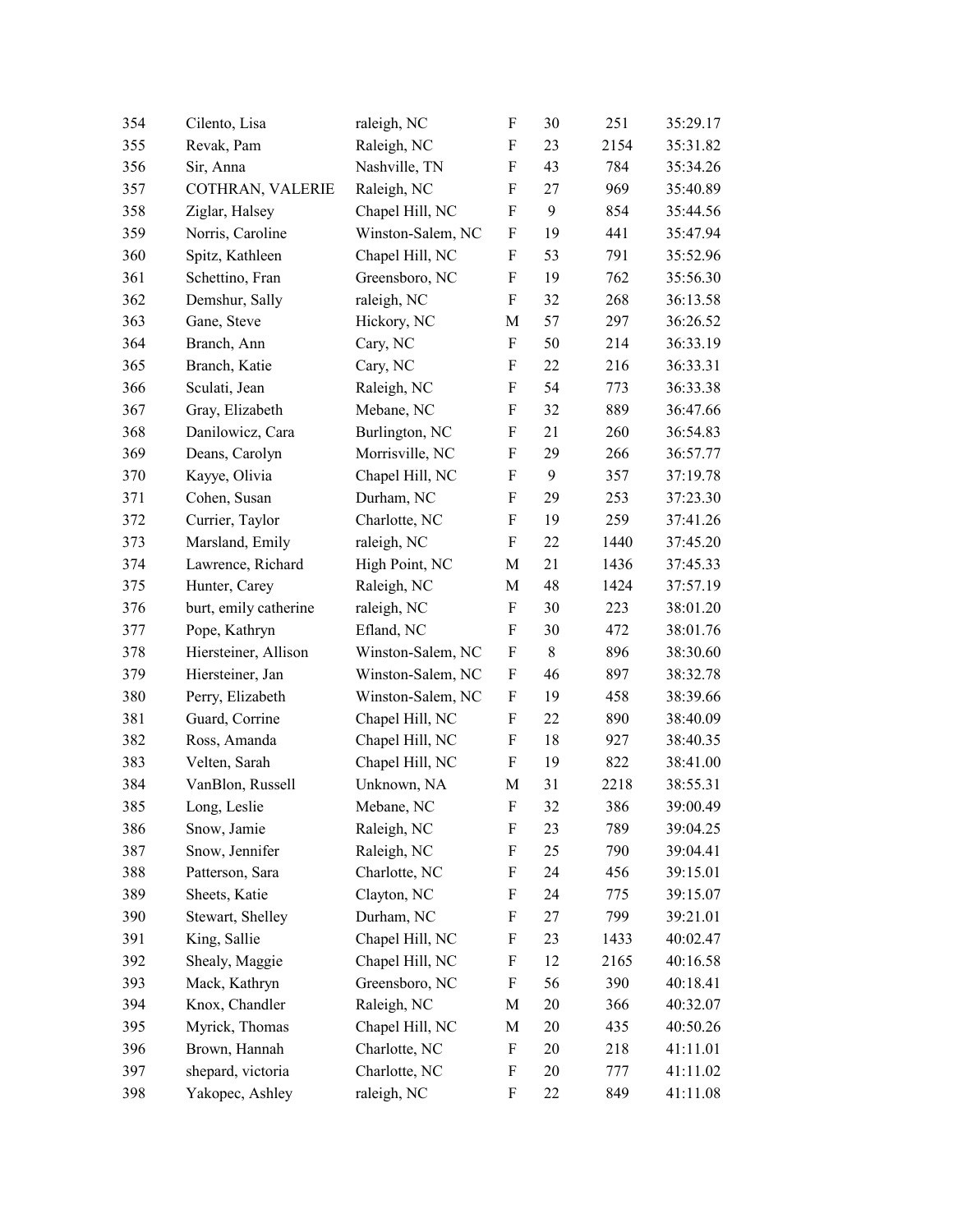| 399 | Maddox, Lauren         | Chapel Hill, NC   | $\boldsymbol{\mathrm{F}}$ | 22    | 1439 | 41:14.11 |
|-----|------------------------|-------------------|---------------------------|-------|------|----------|
| 400 | McIntyre, Laura        | Kannapolis, NC    | F                         | 22    | 409  | 41:15.14 |
| 401 | Babb, Susan            | Kannapolis, NC    | F                         | 51    | 189  | 41:15.16 |
| 402 | Yakopec, Skip          | raleigh, NC       | M                         | 55    | 851  | 41:19.92 |
| 403 | Shay, Rebecca          | Unknown, NA       | $\boldsymbol{\mathrm{F}}$ | 26    | 932  | 41:43.34 |
| 404 | Honeycutt, Elizabeth   | Chapel Hill, NC   | $\boldsymbol{\mathrm{F}}$ | 26    | 902  | 41:44.92 |
| 405 | Appleyard, Karen       | Durham, NC        | F                         | 39    | 186  | 41:49.67 |
| 406 | Pollock, Kelly         | Chapel Hill, NC   | $\boldsymbol{\mathrm{F}}$ | 38    | 470  | 41:51.69 |
| 407 | hughes, kristen        | Fuquay Varina, NC | F                         | 32    | 337  | 42:04.02 |
| 408 | Ostraco, Adrienne      | Fuquay Varina, NC | F                         | 44    | 447  | 42:04.18 |
| 409 | Shealy, Jane           | Chapel Hill, NC   | F                         | 56    | 2164 | 42:16.24 |
| 410 | Speizer, Kyla          | Chapel Hill, NC   | $\boldsymbol{\mathrm{F}}$ | $8\,$ | 2234 | 42:47.06 |
| 411 | Speizer, Ilene         | Chapel Hill, NC   | $\boldsymbol{\mathrm{F}}$ | 44    | 2233 | 42:47.66 |
| 412 | Pongonis, Jennifer     | Pittsboro, NC     | F                         | 35    | 471  | 42:51.48 |
| 413 | Varnedore, Carrie      | Greensboro, NC    | $\boldsymbol{\mathrm{F}}$ | 34    | 821  | 42:52.88 |
| 414 | Smith, Pam             | Greensboro, NC    | $\boldsymbol{\mathrm{F}}$ | 58    | 933  | 43:26.31 |
| 415 | Milam, Nancye          | Greensboro, NC    | $\boldsymbol{\mathrm{F}}$ | 57    | 415  | 43:31.46 |
| 416 | Macfadden, Brenda      | Greensboro, NC    | F                         | 58    | 389  | 43:31.63 |
| 417 | Schwartz, Amy          | Matthews, NC      | F                         | 18    | 766  | 44:16.32 |
| 418 | Blackmon, Heather      | Unknown, NA       | F                         | 43    | 868  | 45:15.72 |
| 419 | Schwartz, Lynn         | Matthews, NC      | F                         | 48    | 769  | 45:24.53 |
| 420 | Allen, Carol           | Raleigh, NC       | $\boldsymbol{\mathrm{F}}$ | 49    | 176  | 45:38.92 |
| 421 | Peterson, Cynthia      | Knoxville, TN     | $\boldsymbol{\mathrm{F}}$ | 52    | 463  | 45:40.24 |
| 422 | Peterson, Edward       | Knoxville, TN     | M                         | 52    | 465  | 45:52.84 |
| 423 | Parker, Laura          | Wake Forest, NC   | F                         | 23    | 454  | 45:57.23 |
| 424 | Stephenson, Anna       | Elon, NC          | $\boldsymbol{\mathrm{F}}$ | 21    | 795  | 45:57.58 |
| 425 | Davis, Kerrigan        | San Antonio, TX   | F                         | 26    | 265  | 45:58.05 |
| 426 | Robinson, Mary Kathryn | Charlotte, NC     | F                         | 19    | 752  | 46:17.90 |
| 427 | Walker, Blair          | Raleigh, NC       | $\boldsymbol{\mathrm{F}}$ | 19    | 825  | 46:17.97 |
| 428 | Parker, Kalyn          | Raleigh, NC       | F                         | 18    | 451  | 46:18.57 |
| 429 | Mack, Ronald           | Greensboro, NC    | M                         | 57    | 391  | 46:20.77 |
| 430 | Roy, Debasmita         | Chapel Hill, NC   | F                         | 27    | 2162 | 47:12.29 |
| 431 | Eitas, Carly           | Chapel Hill, NC   | $\boldsymbol{\mathrm{F}}$ | 26    | 1249 | 47:12.65 |
| 432 | Newton, Betsy          | Chapel Hill, NC   | F                         | 52    | 436  | 47:39.85 |
| 433 | Newton, Jeff           | Chapel Hill, NC   | М                         | 52    | 437  | 47:40.24 |
| 434 | Quiring, Amy           | Raleigh, NC       | F                         | 33    | 488  | 48:32.29 |
| 435 | Volger, Ron            | Charlotte, NC     | М                         | 58    | 937  | 48:41.81 |
| 436 | Robinson, Pam          | Charlotte, NC     | F                         | 54    | 926  | 48:41.82 |
| 437 | Tise, Katie            | Durham, NC        | F                         | 36    | 814  | 49:42.29 |
| 438 | Welch, Constance       | durham, NC        | F                         | 63    | 835  | 49:42.44 |
| 439 | Saunders, Lisa         | Charlotte, NC     | F                         | 50    | 759  | 49:52.97 |
| 440 | Rivers, Madison        | Chapel Hill, NC   | F                         | 22    | 2158 | 50:04.37 |
| 441 | Rollins, Paige         | Chapel Hill, NC   | F                         | 22    | 2160 | 50:04.42 |
| 442 | Jernigan, Stephanie    | Chapel Hill, NC   | F                         | 22    | 1429 | 50:04.44 |